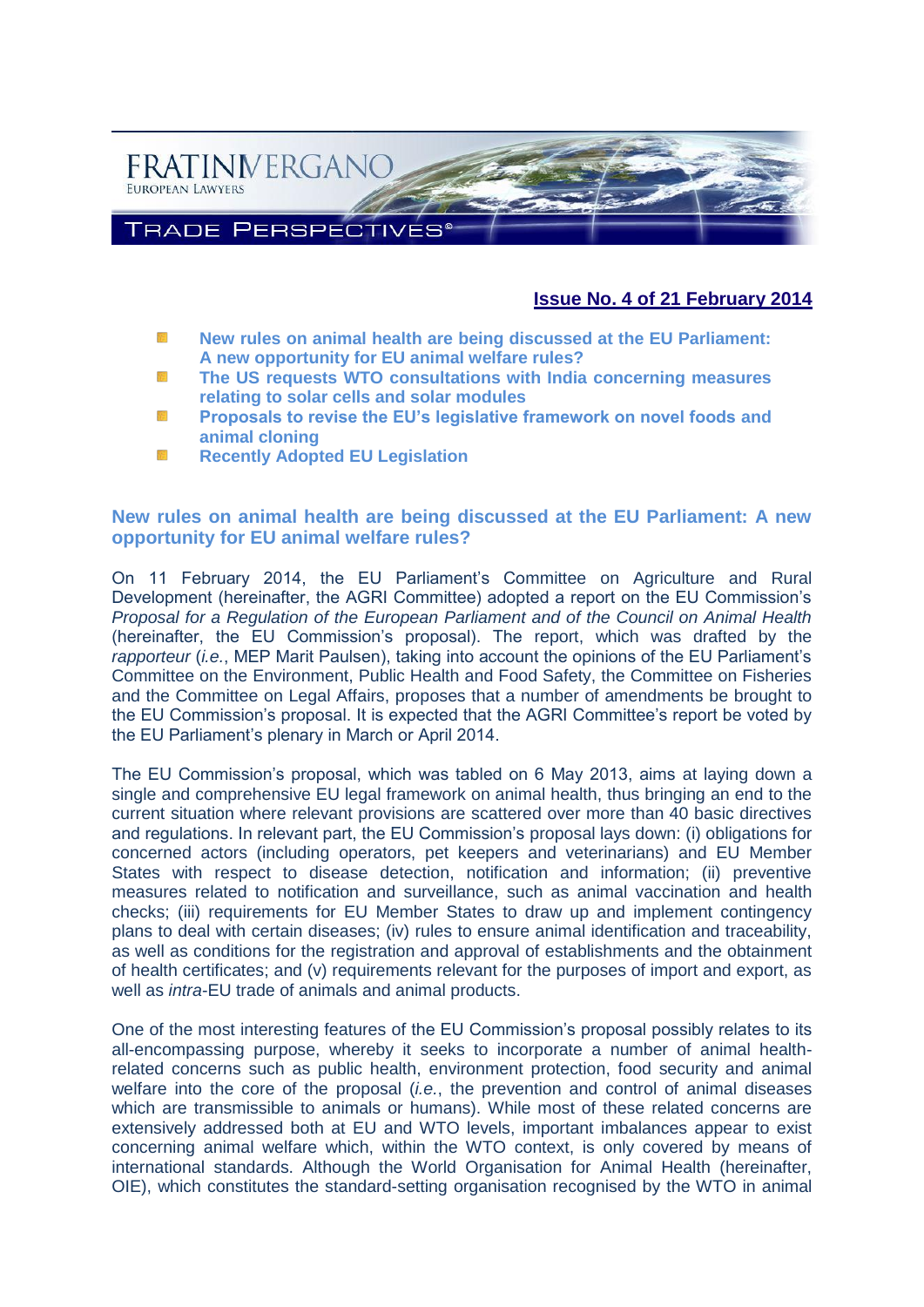health-related matters, has developed and incorporated animal welfare standards into its relevant Codes, the status of animal welfare within the WTO framework remains rather unclear. The WTO Agreement on the Application of Sanitary and Phytosanitary Measures (hereinafter, the SPS Agreement) encourages WTO Members to base their SPS measures on relevant international standards, but does not envisage any specific reference to animal welfare, as neither does the Agreement on Technical Barriers to Trade (hereinafter, TBT Agreement). In addition, animal welfare arguably does not provide for a valid ground to overcome the WTO basic '*national treatment*' and '*most-favoured nation*' obligations (which require that imported products not be discriminated against *vis-à-vis* '*like*' domestic or imported goods), to the extent that the manner in which animals have been treated appears not to affect '*likeness*' of final products. Furthermore, measures adopted to enforce animal welfare principles on imported products could amount to import restrictions inconsistent with Article XI of the General Agreement on Tariffs and Trade (hereinafter, GATT). Of relevance in these cases might be Article XX of the GATT, which provides for a '*General Exceptions*' clause, although it does not explicitly mention animal welfare.

Despite the lack of direct references to animal welfare in the WTO '*covered Agreements*', a WTO panel recently ruled, in the context of the dispute *European Communities – Measures Prohibiting the Importation and Marketing of Seal Products*, that the EU's regime, adopted to address public moral concerns connected to the welfare of seals, constituted a '*legitimate objective*' within the meaning of Article 2.2 of the TBT Agreement, despite not being expressly listed in that provision. The panel also found that such concern was provisionally justified under paragraph (*a*) of Article XX of the GATT, concerning measures "*necessary to protect public morals*". The panel did not discuss whether paragraph (*b*) of Article XX of the GATT (which provides for an exception on grounds of "*...animal...life or health*") provided for a valid justification, inasmuch as it found that the EU failed to make a *prima facie* case under such provision. Although the panel eventually found that the EU's measures did not meet the requirements of the *chapeau* of Article XX, and therefore were not justified under the '*General Exceptions*' clause (see Trade Perspectives, Issue No. 22 of 29 November 2013), its findings on the scope of Article XX paragraph (*a*) of the GATT and Article 2.2 of the TBT, as well as those concerning '*likeness*' between products conforming and non-conforming to the EU's requirements on animal welfare (which were never disputed by the parties), provide for a useful benchmark for the assessment of future measures adopted for the protection of animal welfare. It remains to be seen whether, and to what extent, the panel's relevant findings will be upheld or modified by the Appellate Body.

In any event, there are a number of additional issues concerning the status of animal welfare under the WTO that could benefit from further clarification, including notably whether animal welfare falls within the scope of the SPS Agreement or whether it constitutes an issue relevant under the TBT Agreement. In relation to this, it is noted that the EU has discussed issues related to animal welfare before the TBT Committee and maintained before the SPS Committee that "*the SPS Agreement does not cover animal welfare*", despite having a number of free trade agreements (hereinafter, FTAs) in place (such as those concluded with Chile and Korea) that deal with animal welfare under their SPS Chapter.

Regardless of the EU's apparently inconsistent approach to the issue of animal welfare before the WTO and in FTA contexts, the EU Commission's proposal, which explicitly states that the relationship between animal health and animal welfare be taken into account, looks poised to shed some light over the current status of animal welfare. In addition, it may be reasonably assumed that it will, together with the delegated and implementing acts that it foresees be adopted, contribute to the normalisation of the presence of animal welfare provisions in relevant trade instruments. In this context, operators involved in animal welfare matters are advised to maintain fluent communications with their authorities, in order to ensure that their concerns are duly and timely taken into account within the relevant *fora*, both within regulatory processes and trade negotiations.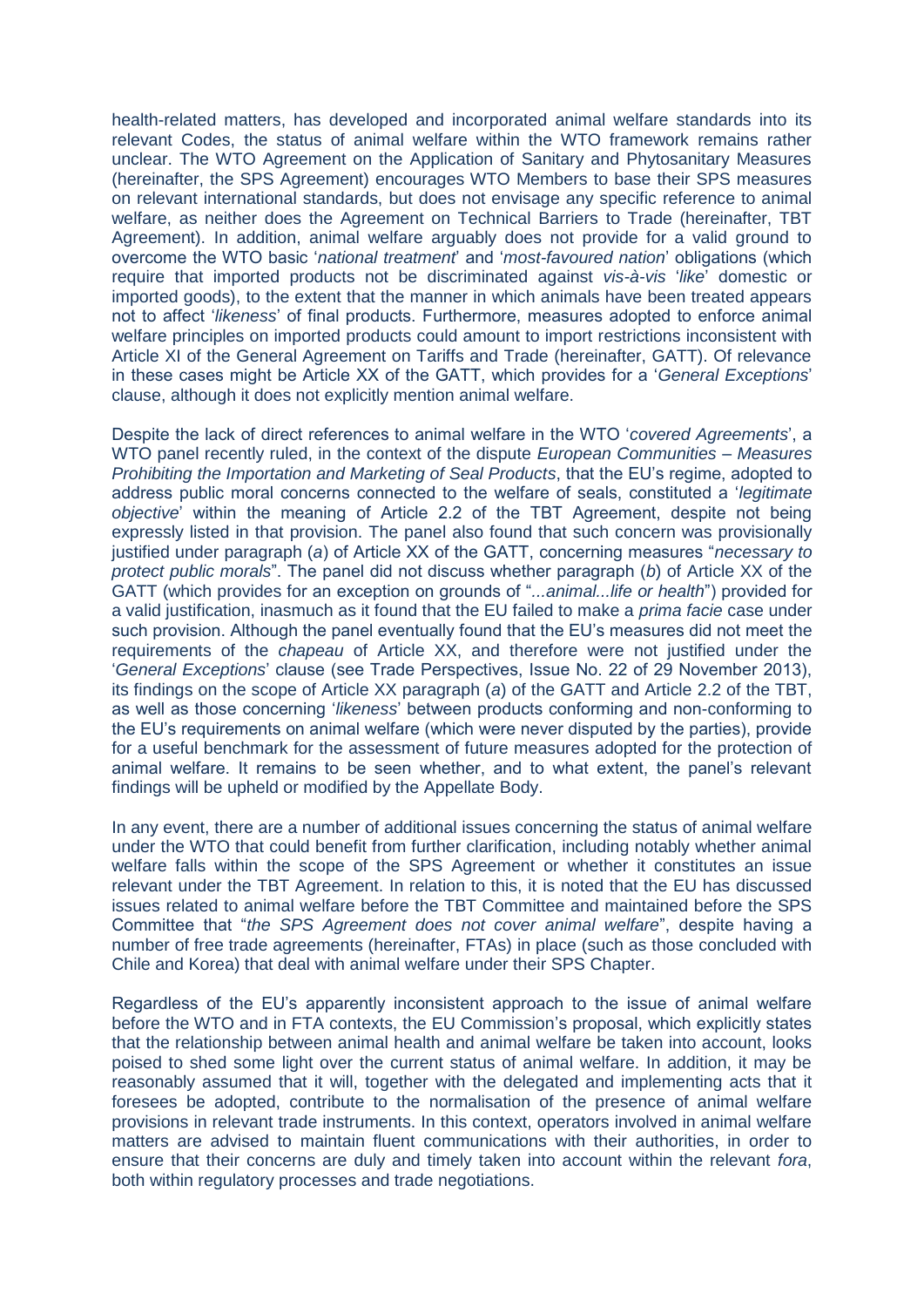#### <span id="page-2-0"></span>**The US requests WTO consultations with India concerning measures relating to solar cells and solar modules**

On 10 February 2014, the US requested WTO consultations with India concerning certain measures relating to domestic content requirements (hereinafter, DCRs) under "*Phase II*" of the Jawaharlal Nehru National Solar Mission (hereinafter, NSM) for solar cells and solar modules. The request marks a revival of previous consultations held between India and the US regarding "*Phase I*" of the same programme and a continuation of the debate surrounding strategies to promote the development of renewable energy sources.

The NSM is a three-phase initiative by India to promote ecologically sustainable growth through the increased use of solar power electricity generation, while also addressing recent energy security issues present in India. Reports indicate that the energy security issues relate to energy shortages due, in large part, to India's reliance on coal-powered electricity. The first phase of the NSM lasted from 2012 to 2013 and focused on capturing the easiestto-achieve solar-powered energy options, promoting off-grid rural populations and producing modest capacity additions in India's energy grid. "*Phase II*", which is to last from 2013 to 2017, intends to aggressively scale-up solar energy production throughout India. The specific approach to "*Phase III*" will not be known until closer to 2017, given that the programme envisions periodic review of its effectiveness. However, the target of the entire mission is adding 20 gigawatts of grid-connected capacity and 2 gigawatts of off-grid capacity by 2022. The controversial characteristics of the NSM relate to its payment structure and the use of DCRs. The long-term power purchase contracts between developers and the relevant government entities bundle the relatively expensive solarpowered electricity with cheaper unallocated energy quotas through the Government, which lowers the average cost of power. Additionally, the programme includes DCRs. Out of the total capacity of 750 megawatts under "*Batch I*" of "*Phase II*", a capacity of 375 megawatts will only be allocated to developers that purchase and use solar cells and solar modules made in India. At the time developers bid for the contracts, they must select whether they want to bid in the "*DCR*" group or the "*Open*" group. The developers may submit separate bids under each group as well.

The initial request for WTO consultations by the US occurred on 6 February 2013 (see Trade Perspectives, Issue No. 4 of 22 February 2013). That request concerned "*Phase I*" of the NSM and asserted that India's measures appeared to be inconsistent with Article III:4 of the GATT, Article 2.1 of the Agreement on Trade-Related Investment Measures (hereinafter, TRIMs Agreement) and numerous articles in the Agreement on Subsidies and Countervailing Measures (hereinafter, SCM Agreement) relating to prohibited subsidies and the causation of serious prejudice. The recent request for consultations by the US clarifies that it is a supplement, rather than a replacement, of last year's request. Indeed, though the previous consultations between India and the US did not result in a mutually agreed solution, the US never took steps to progress or withdraw the dispute until now. The supplemental request uses language almost identical to its predecessor, except in its updated list of disputed measures and in its indication of WTO obligations with which the measures appear to be inconsistent. In the newest request, the US again cites Article III:4 of the GATT, alleging that the disputed measures provide less favourable treatment to imported solar cells and solar modules than the treatment accorded to '*like*' products originating in India. Additionally, the US claims India has violated Article 2.1 of the TRIMs Agreement because the disputed measures are TRIMs that violate Article III of the GATT. Interestingly, in the newest request, the US chose not to cite any articles in the SCM Agreement. Even so, if the dispute progresses to the panel stage, the US will not be precluded from raising issues under the SCM Agreement.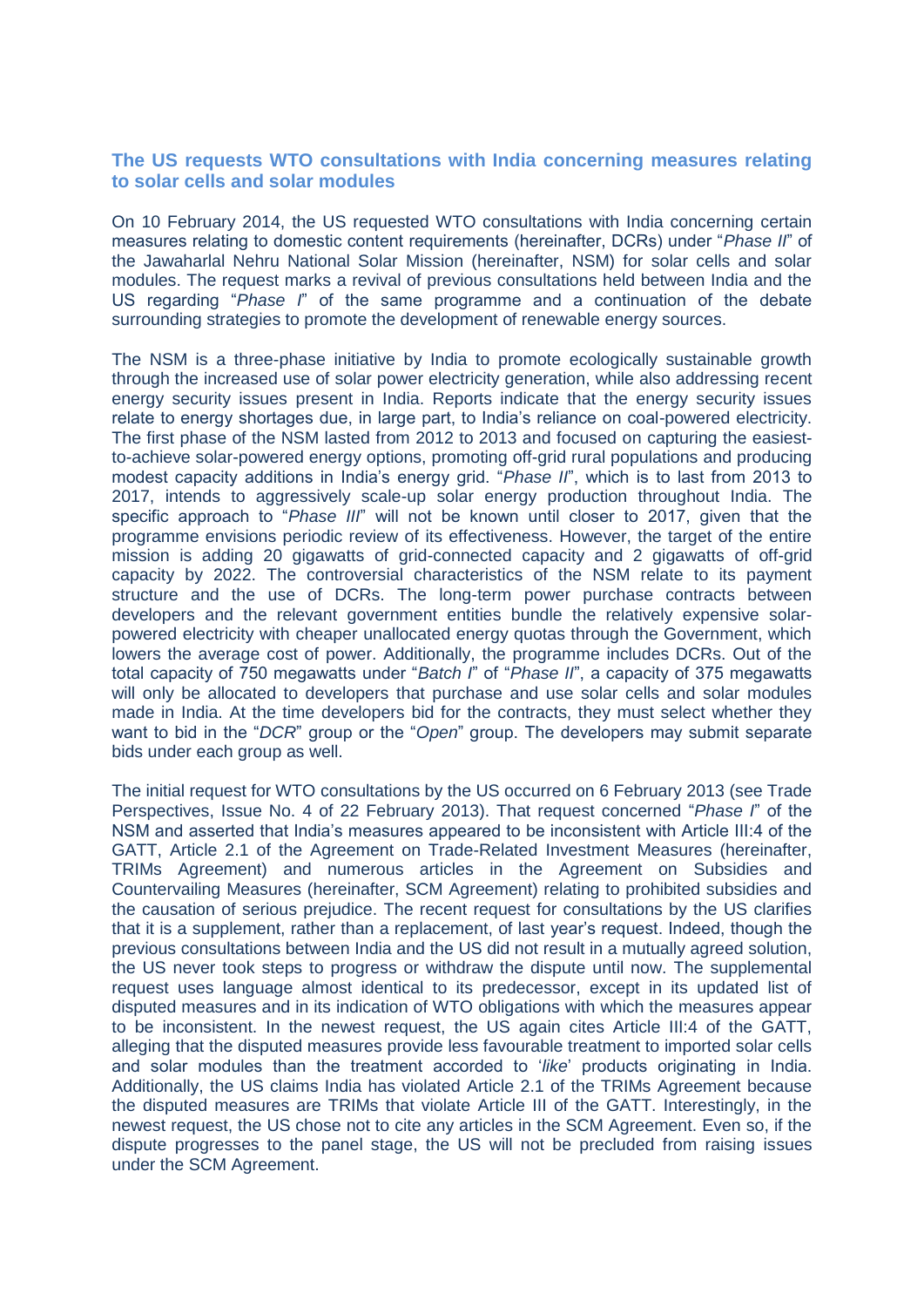Should the dispute progress through the WTO dispute settlement mechanism, the recent *Canada – Renewable Energy* dispute is likely to have a significant influence on the outcome. That dispute, whose panel and Appellate Body reports were adopted on 24 May 2013, dealt with a similar scheme to promote the development of renewable energy generation by promoting, *inter alia*, wind- and solar-photovoltaic generated electricity. The EU and Japan successfully challenged a feed-in tariff (hereinafter, FIT) programme by the Government of Ontario, Canada, which provided certain generators of renewable energy long-term contracts if they satisfied contractual obligations including DCRs pertaining to the construction and use of generation facilities. Reports suggest that government officials from India hold the position that the measures amount to government procurement. If so, India may be planning to counter the US allegations relating to Article III of the GATT by demonstrating that Article III:8(a) of the GATT is applicable. Article III:8(a) of the GATT pertains, in part, to laws, regulations, or requirements governing the procurement by governmental agencies of products (in this case electricity), and provides for derogation from the obligations contained in Article III of the GATT. However, in *Canada – Renewable Energy*, the Appellate Body found that the derogation from Article III allowed under Article III:8(a) must be understood in relation to the obligations stipulated in Article III. In particular, the product of foreign origin must be in a competitive relationship with the product purchased for the derogation to apply. When applied to the situation of DCRs on equipment that generates electricity that the government purchases, the Appellate Body in *Canada – Renewable Energy* stated that there was not a competitive relationship between the two products (*i.e.*, electricity and renewable energy equipment), and thus Article III:8(a) did not apply.

As is shown by *Canada – Renewable Energy*, the general topic of this dispute is not new. Indeed, in recent years there has been a growing debate regarding to what extent a country may adopt public policy legislation relating to energy. A study in 2013 indicated that 71 countries and 28 states or provinces had enacted FIT programmes since 1978, and that at least 13 of those currently in force contained DCRs. The EU Commission recently issued a recommendation that EU Member States abandon their FIT programmes. Following the request for consultations by the US on the NSM, India responded by questioning numerous government programmes in the US relating to renewable energy that include DCRs, which may indicate the filing of a countersuit in the near future. Here, reports suggest that the US is particularly concerned with thin film technology, which is used in the manufacture of solar energy generation components and comprises a significant portion of the solar products exported from the US to India. India is the second largest foreign market for the US solar energy industry, but exports have fallen since 2011, when they totalled USD 119 million. Interested parties in the energy sector should remain vigilant as the dispute develops, as it may have a sizable impact on future disputes.

#### <span id="page-3-0"></span>**Proposals to revise the EU's legislative framework on novel foods and animal cloning**

On 18 December 2013, the EU Commission adopted a package of three proposals to revise the EU's legislative framework on novel foods. The package consists of a proposal for a *Regulation of the European Parliament and of the Council on novel foods*, a proposal for a *Directive of the European Parliament and of the Council on the cloning of animals of the bovine, porcine, ovine, caprine and equine species kept and reproduced for farming purposes* and a proposal for a *Council Directive on the placing on the market of food from clones*.

Novel food is food which was not consumed in the EU to a significant degree before May 1997 when *Regulation No. (EC) 258/97 on novel foods and novel food ingredients* entered into force. This can be newly developed, innovative food or food produced using new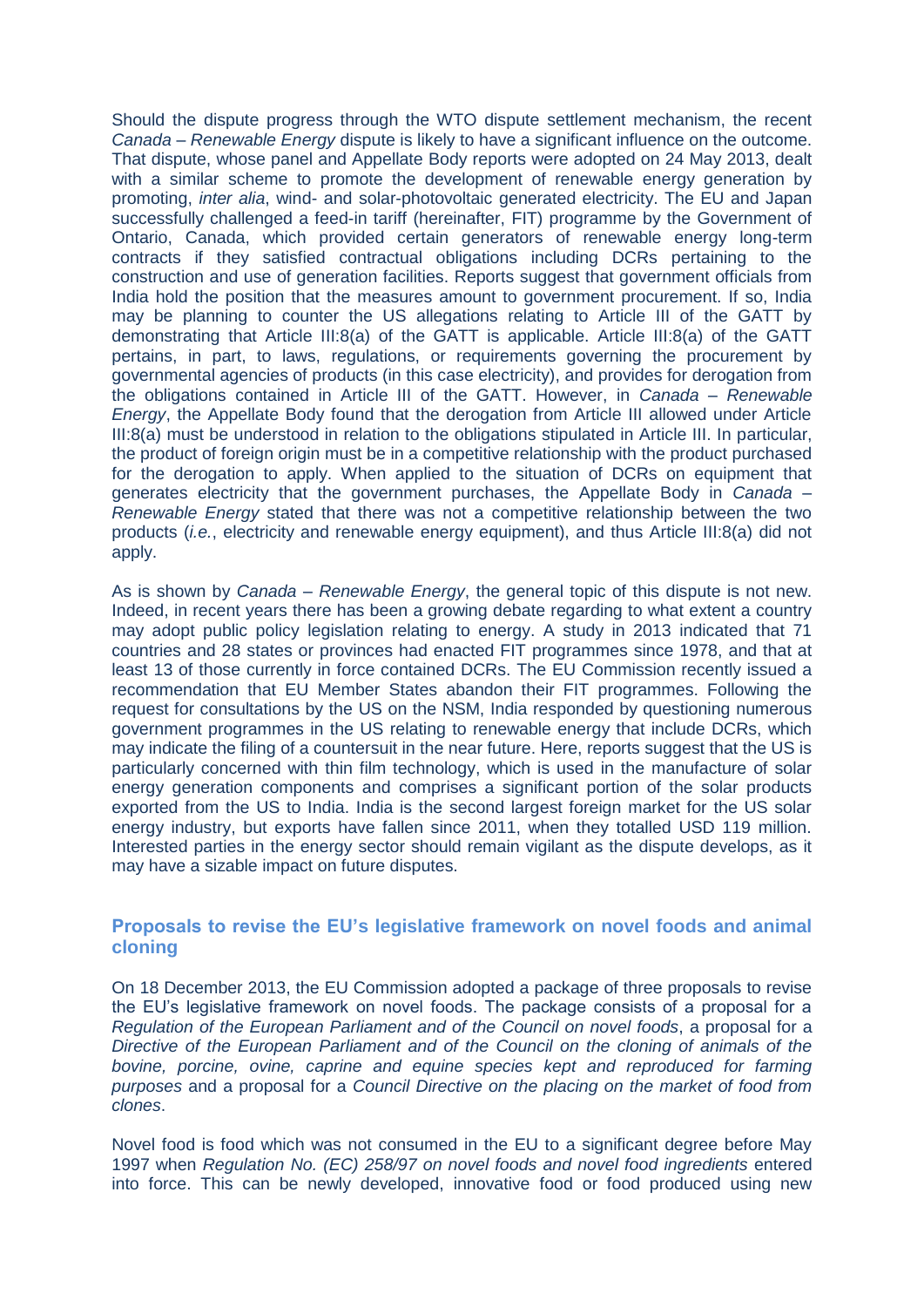technologies and production processes, as well as food traditionally consumed outside of the EU. So far, only around 70 novel foods have been authorised for use in the EU in 17 years, including '*noni juice*' (made from a Tahitian plant), food produced using the latest technological innovations such as oils and dairy products enriched with phytosterols/phytostanols to reduce cholesterol, '*salatrim*' (a reduced-energy fat), DHA-rich oil, a high-pressure fruit juice, baobab dried fruit pulp, rooster comb extract (which has a high hyaluronic acid content), chia seeds (commonly used in the South America) and the synthetic vitamin K2. In 2008, the EU Commission presented a proposal to amend Regulation No. (EC) 258/97, which was to be adopted in the co-legislative procedure by the EU Parliament and the Council. The legislative discussions focused mainly on the provisions applicable to nanomaterials, the cloning of animals for food production, traditional foods from third countries, the criteria to be examined for risk assessment and risk management, and to the procedure for the authorisation of novel foods. The discussions reached a stalemate on a limited number of issues (in particular those linked to cloning of animals). No agreement could be reached between the EU Parliament and the EU Member States represented in the Council on any of the issues linked to cloning. A conciliation procedure failed on 28 March 2011 (for more background see: Trade Perspectives, Issue No. 5 of 10 March 2011 and Issue No. 10 of 20 May 2011). Following this failure, the EU Commission was asked to prepare new proposals.

Authorisation and use of novel foods and food ingredients have been harmonised in the EU since 1997 when Regulation (EC) No. 258/97 was adopted. Currently, an application for the pre-market authorisation of a novel food is first considered by a food assessment body in an EU Member State. The initial assessment report is circulated for comments and objections to all EU Member States by the EU Commission. If no reasoned safety objections are presented, the novel food may be placed on the market. If reasoned safety objections are presented, an authorisation decision is required by the EU Commission. In most cases, this includes an additional assessment, which is carried out by the European Food Safety Authority (hereinafter, the EFSA). The authorisation under current rules is granted to the applicant (individual authorisation). In addition, another applicant may notify to EU Commission of the placing on the market of a food that is substantially equivalent to the authorised food. This notification has to be substantiated by scientific evidence showing the substantial equivalence of the notified food to the authorised food. The principle aim of the proposal on novel foods is to increase the efficiency of the authorisation procedure. The proposed Regulation establishes a centralised authorisation procedure, which will allow greater certainty to applicants seeking authorisation for a novel food and will simplify and reduce the considerable length (three and a half years on average) for the authorisation procedure. The EFSA will perform the risk assessment for the novel food application. Engineered nanomaterials (*i.e.*, materials engineered at the scale of atoms and molecules) require a novel food authorisation before being used in foodstuffs. To remove any barriers to trade caused by the lengthy authorisation process for traditional food from non-EU countries, the proposal introduces a new assessment procedure for food that is new to the EU. If the history of safe use of the food in a non-EU country is demonstrated, and there are no safety objections from EU Member States or the EFSA, the food will be allowed to be placed on the market on the basis of a notification from the food business operator in the non-EU country. Data protection provisions are also included in the proposal. Newly developed scientific evidence and proprietary data will not be allowed to be used for the benefit of another application for five years after the novel food has been authorised.

Cloning is a relatively new technique of asexual reproduction of animals producing near exact genetic copies of the animal cloned, but without the modification of genes. Currently, food from clones falls under the scope of Regulation (EC) No. 258/97 (although no application has so far been received) and would thus be subject to a pre-market approval based on a safety risk assessment. In the legislative package on novel foods, the EU Commission adopted two draft Directives addressing animal welfare and ethical concerns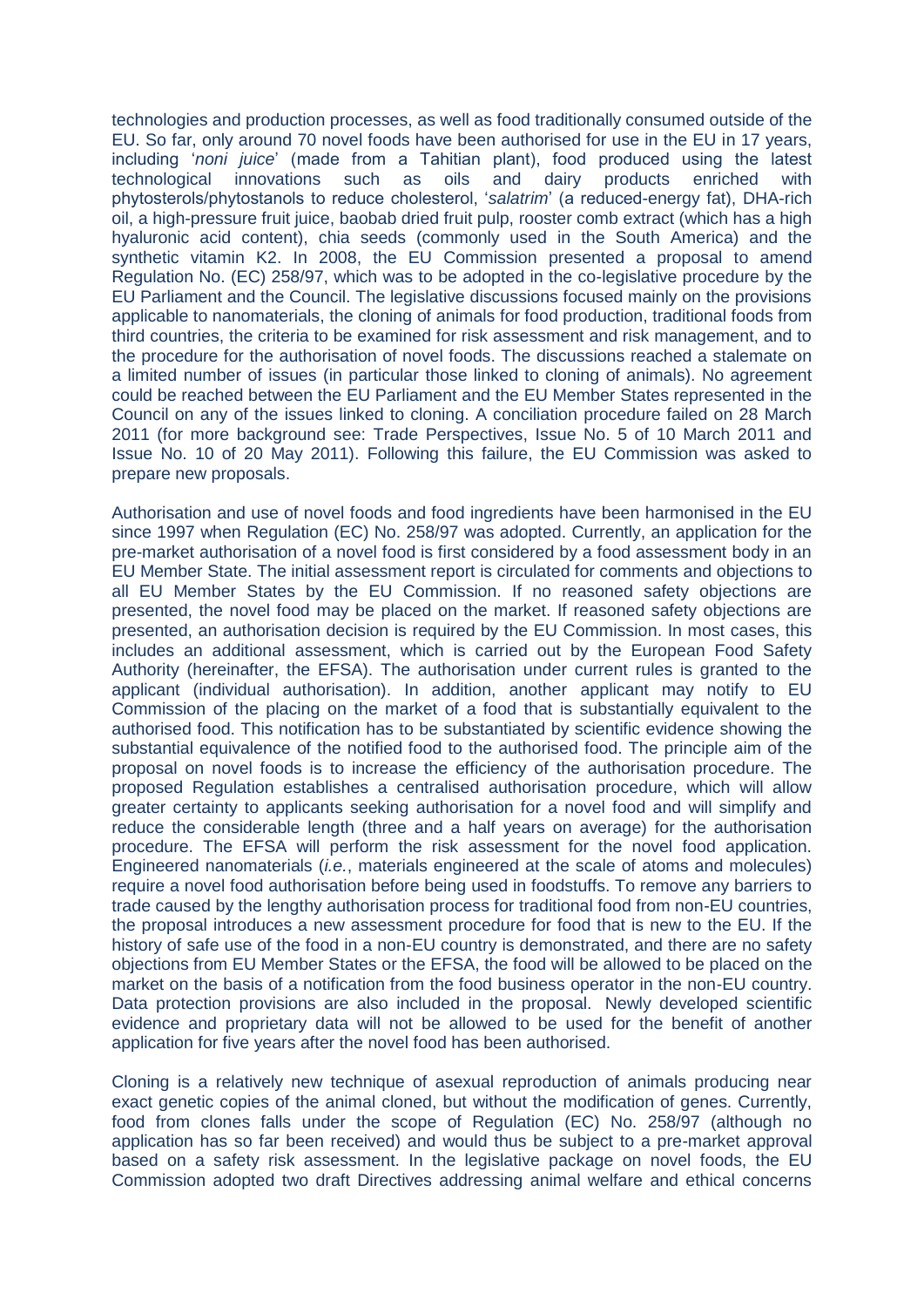related to the use of the technique. One of the proposed Directives bans the use of the cloning technique in the EU for farmed animals (*i.e.*, bovine, porcine, ovine, caprine and equine) and bans imports into the EU of these cloned animals. The other proposed Directive bans the marketing of food, such as meat or milk from animal clones from being placed on the EU market. However, cloning will be allowed for purposes such as research, conservation of rare breeds and endangered species or for use in the production of pharmaceuticals and medical devices, where the technique can be justified. The EFSA has confirmed that "*surrogate dams used in cloning suffer in particular from placenta dysfunctions contributing to increased levels of miscarriages. This contributes, amongst other things, to the low efficiency of the technique, 6 to 15% for bovine and 6% for porcine species, and the need to implant embryo clones into several dams to obtain one clone*". In addition, "*clone abnormalities and unusually large offspring result in difficult births and neonatal deaths*". In other words, EFSA views cloning primarily as an '*animal welfare hazard*' related to the low efficiency of the technique. Taking into account the objectives of the EU's agricultural policy, the results of the recent scientific assessments by the EFSA and the animal welfare requirement provided in Article 13 of the EU Treaty, the EU Commission considers that it is, therefore, prudent to provisionally prohibit the use of cloning in animal production for farm purposes of certain species. Thus, under the proposed new legislative framework, no cloning for farming purposes will be carried out in the EU and no such clone will be imported as long as animal welfare concerns persist.

Although the EU Commission argues that the proposals intending to prohibit the marketing of clones or derived food for human consumption are not likely to have a high impact on trade, as the issue at stake relates more to the animal welfare concerns, which need to be addressed at EU level, the proposed measures could cause significant trade distortions of agricultural exports (*i.e.*, beef) from countries such as Argentina, Australia, Brazil, Canada, and the US which, in consultations carried-out with interested parties, confirmed to the EU Commission that animals are cloned in their territories. Furthermore, the draft Directive on placing on the market of products from clones does not appear to address the issue of products from the offspring of clones and possible labelling requirements.

A ban on imports of any food of animal origin (*i.e.*, meat, milk and processed products) from third countries where cloning technology exists, or which may have imported reproductive material from clones, may conflict with a number of WTO obligations, such as the prohibition on quantitative restrictions established in Article XI of the GATT and the obligations in Article 2 of the SPS Agreement to apply a sanitary measure only to the extent necessary to protect human or animal health, only if based on sufficient scientific evidence, and not in a manner which would constitute a disguised restriction on international trade. In the above-mentioned consultations with the EU, Argentina, Australia, Brazil, Canada, New Zealand, Paraguay and the US pointed out that measures should be science-based.

The EU measures may contravene Article 5.1 of the SPS Agreement, which requires that an SPS measure be based on an appropriate assessment of the risks to human or animal life or health. On the other hand, the EU appears to argue that its restrictive measures are necessary on the basis of the precautionary principle in Article 5.7 of the SPS Agreement, and under some of the general exceptions found in Article XX of the GATT, such as the public morals exception of Article XX(a) and the exception for human and animal health of Article XX(b). The extent to which WTO law may allow future EU measures to be justified on such grounds will depend on the actual context, design and effect of the EU measures, and may ultimately need to be assessed under the WTO dispute settlement mechanism. While the proposed regulation on novel foods does not appear to be conflictive, the proposed measures on cloning may be. Interested parties should closely monitor the next steps taken by the EU Institutions and be prepared to participate in shaping the upcoming EU legislation by interacting with EU Institutions, their own Governments, relevant trade associations and affected stakeholders.